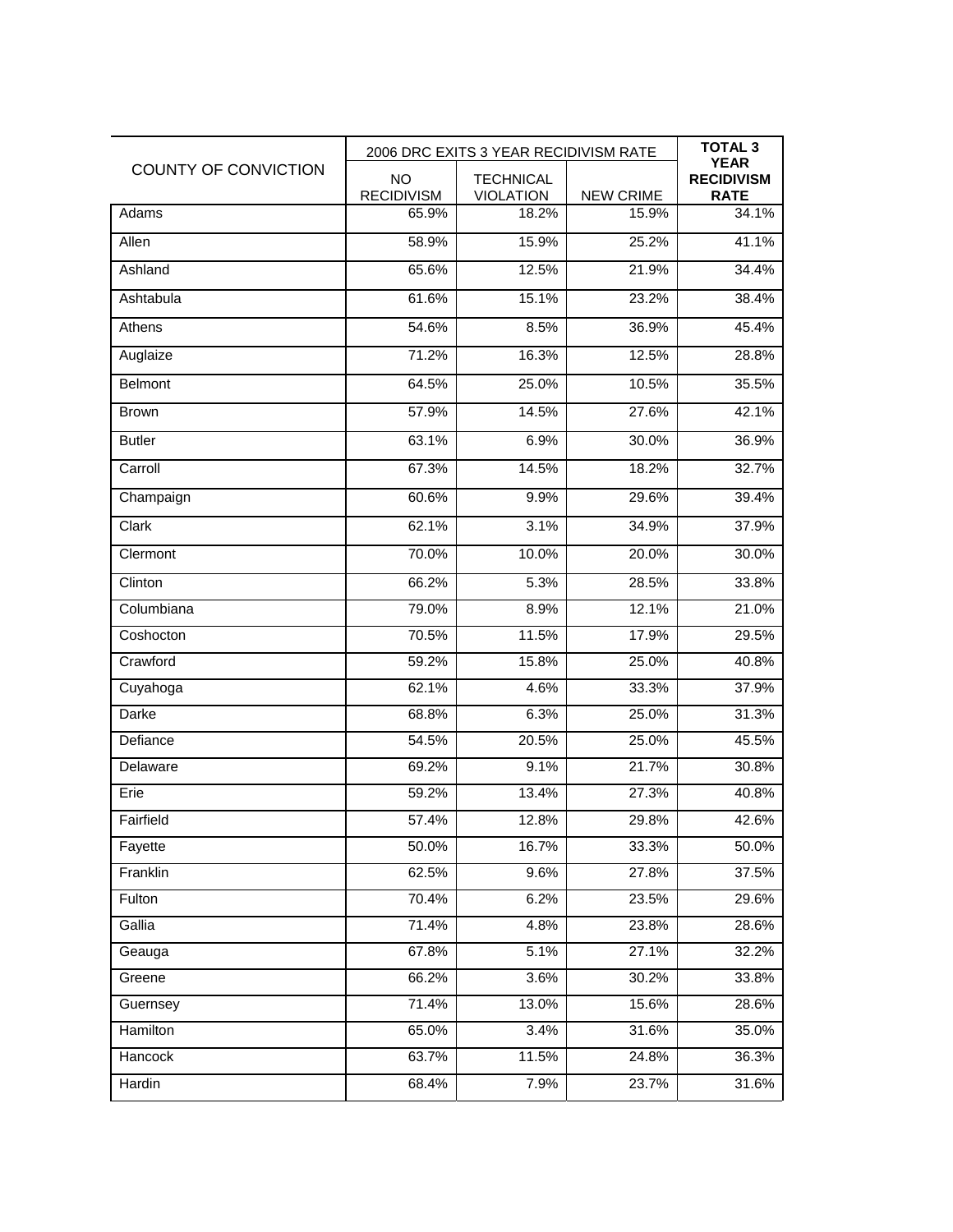| Harrison      | 72.7% | 13.6% | 13.6% | 27.3% |
|---------------|-------|-------|-------|-------|
| Henry         | 73.2% | 9.8%  | 17.1% | 26.8% |
| Highland      | 54.8% | 9.6%  | 35.6% | 45.2% |
| Hocking       | 62.8% | 11.5% | 25.6% | 37.2% |
| <b>Holmes</b> | 78.4% | 5.4%  | 16.2% | 21.6% |
| Huron         | 56.6% | 10.4% | 33.0% | 43.4% |
| Jackson       | 56.8% | 9.5%  | 33.8% | 43.2% |
| Jefferson     | 59.1% | 13.0% | 27.8% | 40.9% |
| Knox          | 74.4% | 7.7%  | 17.9% | 25.6% |
| Lake          | 61.3% | 7.5%  | 31.2% | 38.7% |
| Lawrence      | 75.5% | 9.1%  | 15.5% | 24.5% |
| Licking       | 64.5% | 11.8% | 23.6% | 35.5% |
| Logan         | 68.6% | 9.3%  | 22.0% | 31.4% |
| Lorain        | 61.5% | 10.5% | 28.0% | 38.5% |
| Lucas         | 63.8% | 11.4% | 24.8% | 36.2% |
| Madison       | 65.4% | 5.1%  | 29.5% | 34.6% |
| Mahoning      | 61.6% | 9.8%  | 28.6% | 38.4% |
| Marion        | 47.5% | 14.9% | 37.6% | 52.5% |
| Medina        | 67.3% | 6.3%  | 26.5% | 32.7% |
| Meigs         | 55.6% | 14.8% | 29.6% | 44.4% |
| Mercer        | 47.8% | 28.3% | 23.9% | 52.2% |
| Miami         | 67.4% | 6.4%  | 26.2% | 32.6% |
| Monroe        | 82.1% | .0%   | 17.9% | 17.9% |
| Montgomery    | 62.3% | 6.0%  | 31.7% | 37.7% |
| Morgan        | 60.0% | 10.0% | 30.0% | 40.0% |
| Morrow        | 57.6% | 21.2% | 21.2% | 42.4% |
| Muskingum     | 70.2% | 7.4%  | 22.4% | 29.8% |
| Noble         | 82.1% | 3.6%  | 14.3% | 17.9% |
| Ottawa        | 75.7% | 5.4%  | 18.9% | 24.3% |
| Paulding      | 60.0% | 12.7% | 27.3% | 40.0% |
| Perry         | 70.9% | 14.5% | 14.5% | 29.1% |
| Pickaway      | 56.4% | 10.7% | 32.9% | 43.6% |
| Pike          | 76.0% | 4.0%  | 20.0% | 24.0% |
| Portage       | 67.0% | 9.9%  | 23.0% | 33.0% |
| Preble        | 67.2% | 7.8%  | 25.0% | 32.8% |
| Putnam        | 63.0% | 19.6% | 17.4% | 37.0% |
| Richland      | 55.0% | 14.5% | 30.6% | 45.0% |
| Ross          | 65.7% | 9.1%  | 25.2% | 34.3% |